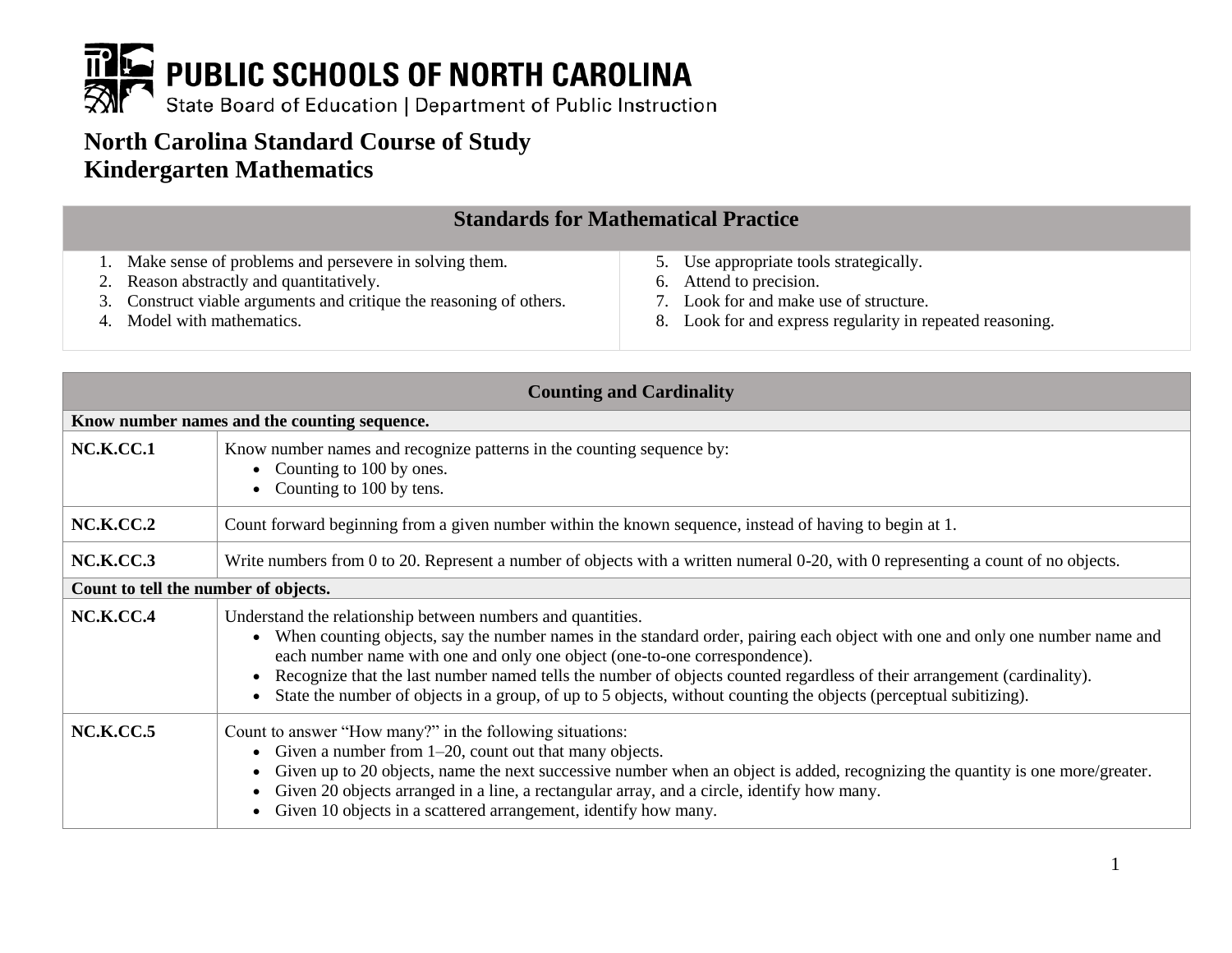| Compare numbers.                            |                                                                                                                                                                                                                                                                                                                               |  |
|---------------------------------------------|-------------------------------------------------------------------------------------------------------------------------------------------------------------------------------------------------------------------------------------------------------------------------------------------------------------------------------|--|
| <b>NC.K.CC.6</b>                            | Identify whether the number of objects, within 10, in one group is greater than, less than, or equal to the number of objects in another<br>group, by using matching and counting strategies.                                                                                                                                 |  |
| NC.K.CC.7                                   | Compare two numbers, within 10, presented as written numerals.                                                                                                                                                                                                                                                                |  |
|                                             | <b>Operations and Algebraic Thinking</b>                                                                                                                                                                                                                                                                                      |  |
| <b>Understand addition and subtraction.</b> |                                                                                                                                                                                                                                                                                                                               |  |
| <b>NC.K.OA.1</b>                            | Represent addition and subtraction, within 10:<br>• Use a variety of representations such as objects, fingers, mental images, drawings, sounds, acting out situations, verbal<br>explanations, or expressions.<br>• Demonstrate understanding of addition and subtraction by making connections among representations.        |  |
| <b>NC.K.OA.2</b>                            | Solve addition and subtraction word problems, within 10, using objects or drawings to represent the problem, when solving:<br>• Add to/Take From-Result Unknown<br>• Put Together/ Take Apart (Total Unknown and Two Addends Unknown)                                                                                         |  |
| <b>NC.K.OA.3</b>                            | Decompose numbers less than or equal to 10 into pairs in more than one way using objects or drawings, and record each decomposition by<br>a drawing or expression.                                                                                                                                                            |  |
| NC.K.OA.4                                   | For any number from 0 to 10, find the number that makes 10 when added to the given number using objects or drawings, and record the<br>answer with a drawing or expression.                                                                                                                                                   |  |
| <b>NC.K.OA.5</b>                            | Demonstrate fluency with addition and subtraction within 5.                                                                                                                                                                                                                                                                   |  |
| <b>NC.K.OA.6</b>                            | Recognize and combine groups with totals up to 5 (conceptual subitizing).                                                                                                                                                                                                                                                     |  |
| <b>Number and Operations in Base Ten</b>    |                                                                                                                                                                                                                                                                                                                               |  |
| Build foundation for place value.           |                                                                                                                                                                                                                                                                                                                               |  |
| NC.K.NBT.1                                  | Compose and decompose numbers from 11 to 19 into ten ones and some further ones by:<br>• Using objects or drawings.<br>Recording each composition or decomposition by a drawing or expression.<br>Understanding that these numbers are composed of ten ones and one, two, three, four, five, six, seven, eight, or nine ones. |  |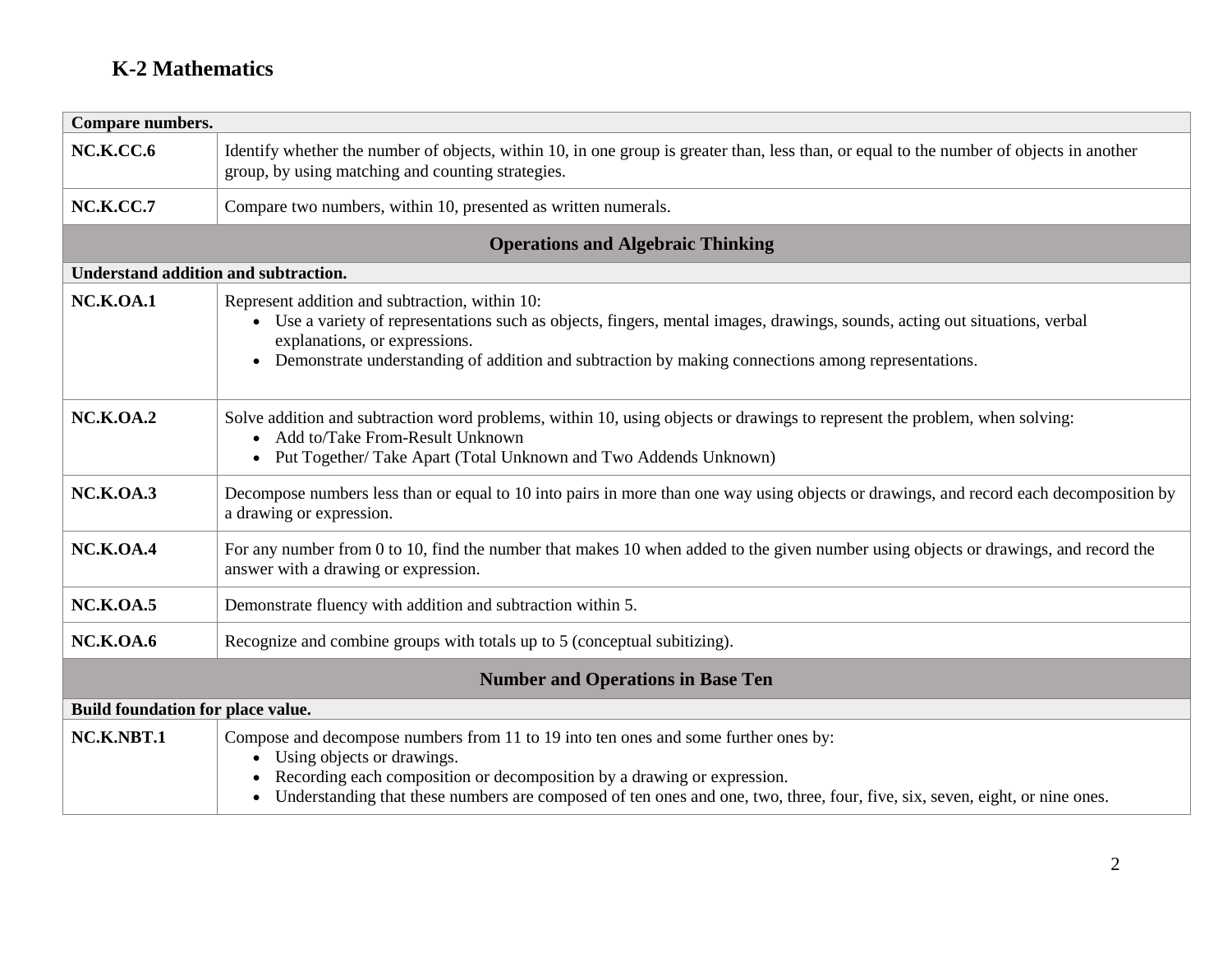| <b>Measurement and Data</b>                                        |                                                                                                                                                                                                      |  |
|--------------------------------------------------------------------|------------------------------------------------------------------------------------------------------------------------------------------------------------------------------------------------------|--|
|                                                                    | Describe and compare measurable attributes.                                                                                                                                                          |  |
| NC.K.MD.1                                                          | Describe measurable attributes of objects; and describe several different measurable attributes of a single object.                                                                                  |  |
| NC.K.MD.2                                                          | Directly compare two objects with a measurable attribute in common, to see which object has "more of"/"less of" the attribute, and<br>describe the difference.                                       |  |
| Classify objects and count the number of objects in each category. |                                                                                                                                                                                                      |  |
| NC.K.MD.3                                                          | Classify objects into given categories; count the numbers of objects in each category and sort the categories by count.                                                                              |  |
| <b>Geometry</b>                                                    |                                                                                                                                                                                                      |  |
| <b>Identify and describe shapes.</b>                               |                                                                                                                                                                                                      |  |
| <b>NC.K.G.1</b>                                                    | Describe objects in the environment using names of shapes, and describe the relative positions of objects using positional terms.                                                                    |  |
| <b>NC.K.G.2</b>                                                    | Correctly name squares, circles, triangles, rectangles, hexagons, cubes, cones, cylinders, and spheres regardless of their orientations or<br>overall size.                                          |  |
| <b>NC.K.G.3</b>                                                    | Identify squares, circles, triangles, rectangles, hexagons, cubes, cones, cylinders, and spheres as two-dimensional or three-dimensional.                                                            |  |
|                                                                    | Analyze, compare, create, and compose shapes.                                                                                                                                                        |  |
| NC.K.G.4                                                           | Analyze and compare two- and three-dimensional shapes, in different sizes and orientations, using informal language to describe their<br>similarities, differences, attributes and other properties. |  |
| <b>NC.K.G.5</b>                                                    | Model shapes in the world by:<br>Building and drawing triangles, rectangles, squares, hexagons, circles.<br>Building cubes, cones, spheres, and cylinders.                                           |  |
| <b>NC.K.G.6</b>                                                    | Compose larger shapes from simple shapes.                                                                                                                                                            |  |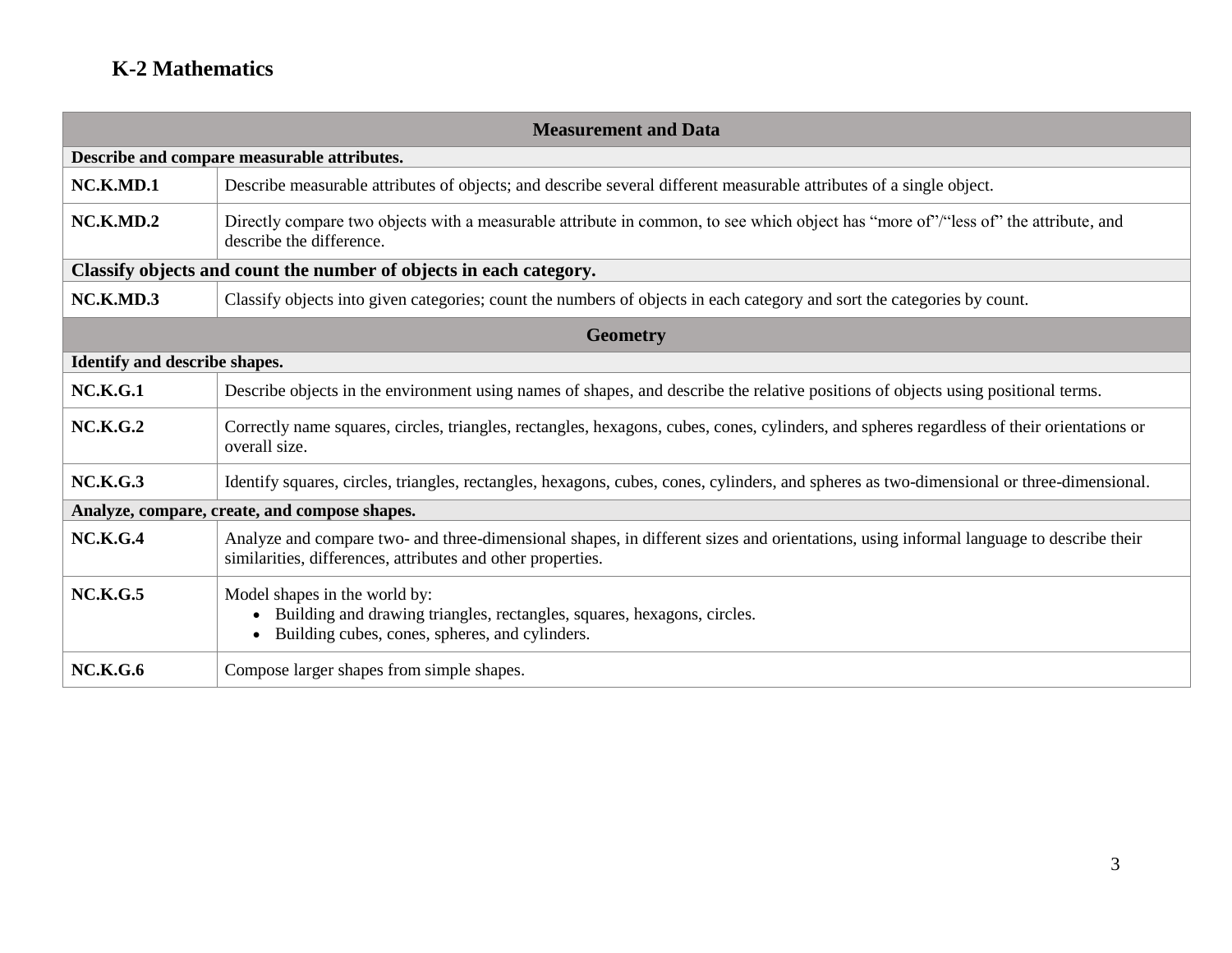

## **North Carolina Standard Course of Study First Grade Mathematics**

| <b>Standards for Mathematical Practice</b>                          |                                                           |  |
|---------------------------------------------------------------------|-----------------------------------------------------------|--|
| Make sense of problems and persevere in solving them.               | 5. Use appropriate tools strategically.                   |  |
| 2. Reason abstractly and quantitatively.                            | 6. Attend to precision.                                   |  |
| 3. Construct viable arguments and critique the reasoning of others. | 7. Look for and make use of structure.                    |  |
| 4. Model with mathematics.                                          | 8. Look for and express regularity in repeated reasoning. |  |
|                                                                     |                                                           |  |
|                                                                     |                                                           |  |

| <b>Operations and Algebraic Thinking</b>           |                                                                                                                                                                                                                                                                                                                              |  |
|----------------------------------------------------|------------------------------------------------------------------------------------------------------------------------------------------------------------------------------------------------------------------------------------------------------------------------------------------------------------------------------|--|
| Represent and solve problems.                      |                                                                                                                                                                                                                                                                                                                              |  |
| <b>NC.1.0A.1</b>                                   | Represent and solve addition and subtraction word problems, within 20, with unknowns, by using objects, drawings, and equations with a<br>symbol for the unknown number to represent the problem, when solving:<br>• Add to/Take from-Change Unknown<br>Put together/Take Apart-Addend Unknown<br>Compare-Difference Unknown |  |
| <b>NC.1.0A.2</b>                                   | Represent and solve word problems that call for addition of three whole numbers whose sum is less than or equal to 20, by using objects,<br>drawings, and equations with a symbol for the unknown number.                                                                                                                    |  |
| Understand and apply the properties of operations. |                                                                                                                                                                                                                                                                                                                              |  |
| <b>NC.1.0A.3</b>                                   | Apply the commutative and associative properties as strategies for solving addition problems.                                                                                                                                                                                                                                |  |
| <b>NC.1.0A.4</b>                                   | Solve an unknown-addend problem, within 20, by using addition strategies and/or changing it to a subtraction problem.                                                                                                                                                                                                        |  |
| Add and subtract within 20.                        |                                                                                                                                                                                                                                                                                                                              |  |
| <b>NC.1.0A.9</b>                                   | Demonstrate fluency with addition and subtraction within 10.                                                                                                                                                                                                                                                                 |  |
| <b>NC.1.0A.6</b>                                   | Add and subtract, within 20, using strategies such as:<br>Counting on<br>Making ten<br>Decomposing a number leading to a ten                                                                                                                                                                                                 |  |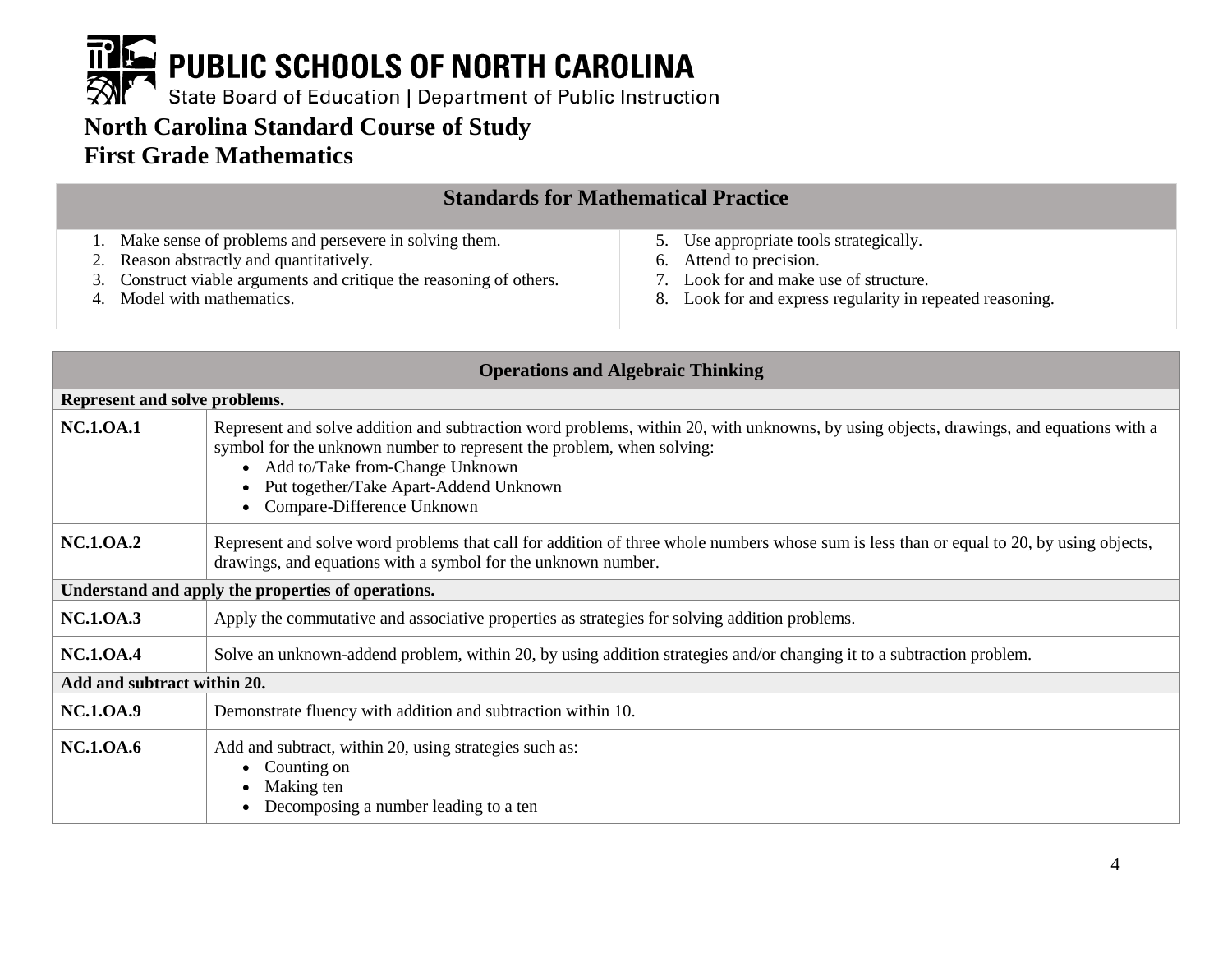|                                          | Using the relationship between addition and subtraction<br>Using a number line<br>Creating equivalent but simpler or known sums                                                                                                                                                                                                                                                                                                          |  |  |
|------------------------------------------|------------------------------------------------------------------------------------------------------------------------------------------------------------------------------------------------------------------------------------------------------------------------------------------------------------------------------------------------------------------------------------------------------------------------------------------|--|--|
|                                          | Analyze addition and subtraction equations within 20.                                                                                                                                                                                                                                                                                                                                                                                    |  |  |
|                                          |                                                                                                                                                                                                                                                                                                                                                                                                                                          |  |  |
| <b>NC.1.0A.7</b>                         | Apply understanding of the equal sign to determine if equations involving addition and subtraction are true.                                                                                                                                                                                                                                                                                                                             |  |  |
| <b>NC.1.0A.8</b>                         | Determine the unknown whole number in an addition or subtraction equation involving three whole numbers.                                                                                                                                                                                                                                                                                                                                 |  |  |
| <b>Number and Operations in Base Ten</b> |                                                                                                                                                                                                                                                                                                                                                                                                                                          |  |  |
|                                          | Extend and recognize patterns in the counting sequence.                                                                                                                                                                                                                                                                                                                                                                                  |  |  |
| <b>NC.1.NBT.1</b>                        | Count to 150, starting at any number less than 150.                                                                                                                                                                                                                                                                                                                                                                                      |  |  |
| <b>NC.1.NBT.7</b>                        | Read and write numerals, and represent a number of objects with a written numeral, to 100.                                                                                                                                                                                                                                                                                                                                               |  |  |
| <b>Understand place value.</b>           |                                                                                                                                                                                                                                                                                                                                                                                                                                          |  |  |
| <b>NC.1.NBT.2</b>                        | Understand that the two digits of a two-digit number represent amounts of tens and ones.<br>• Unitize by making a ten from a collection of ten ones.<br>Model the numbers from 11 to 19 as composed of a ten and one, two, three, four, five, six, seven, eight, or nine ones.<br>Demonstrate that the numbers 10, 20, 30, 40, 50, 60, 70, 80, 90 refer to one, two, three, four, five, six, seven, eight, or nine tens,<br>with 0 ones. |  |  |
| <b>NC.1.NBT.3</b>                        | Compare two two-digit numbers based on the value of the tens and ones digits, recording the results of comparisons with the symbols $>$ , $=$ ,<br>and $\lt$ .                                                                                                                                                                                                                                                                           |  |  |
|                                          | Use place value understanding and properties of operations.                                                                                                                                                                                                                                                                                                                                                                              |  |  |
| <b>NC.1.NBT.4</b>                        | Using concrete models or drawings, strategies based on place value, properties of operations, and explaining the reasoning used, add,<br>within 100, in the following situations:<br>• A two-digit number and a one-digit number<br>$\bullet$ A two-digit number and a multiple of 10                                                                                                                                                    |  |  |
| <b>NC.1.NBT.5</b>                        | Given a two-digit number, mentally find 10 more or 10 less than the number, without having to count; explain the reasoning used.                                                                                                                                                                                                                                                                                                         |  |  |
| <b>NC.1.NBT.6</b>                        | Subtract multiples of 10 in the range 10-90 from multiples of 10 in the range 10-90, explaining the reasoning, using:<br>Concrete models and drawings<br>Number lines                                                                                                                                                                                                                                                                    |  |  |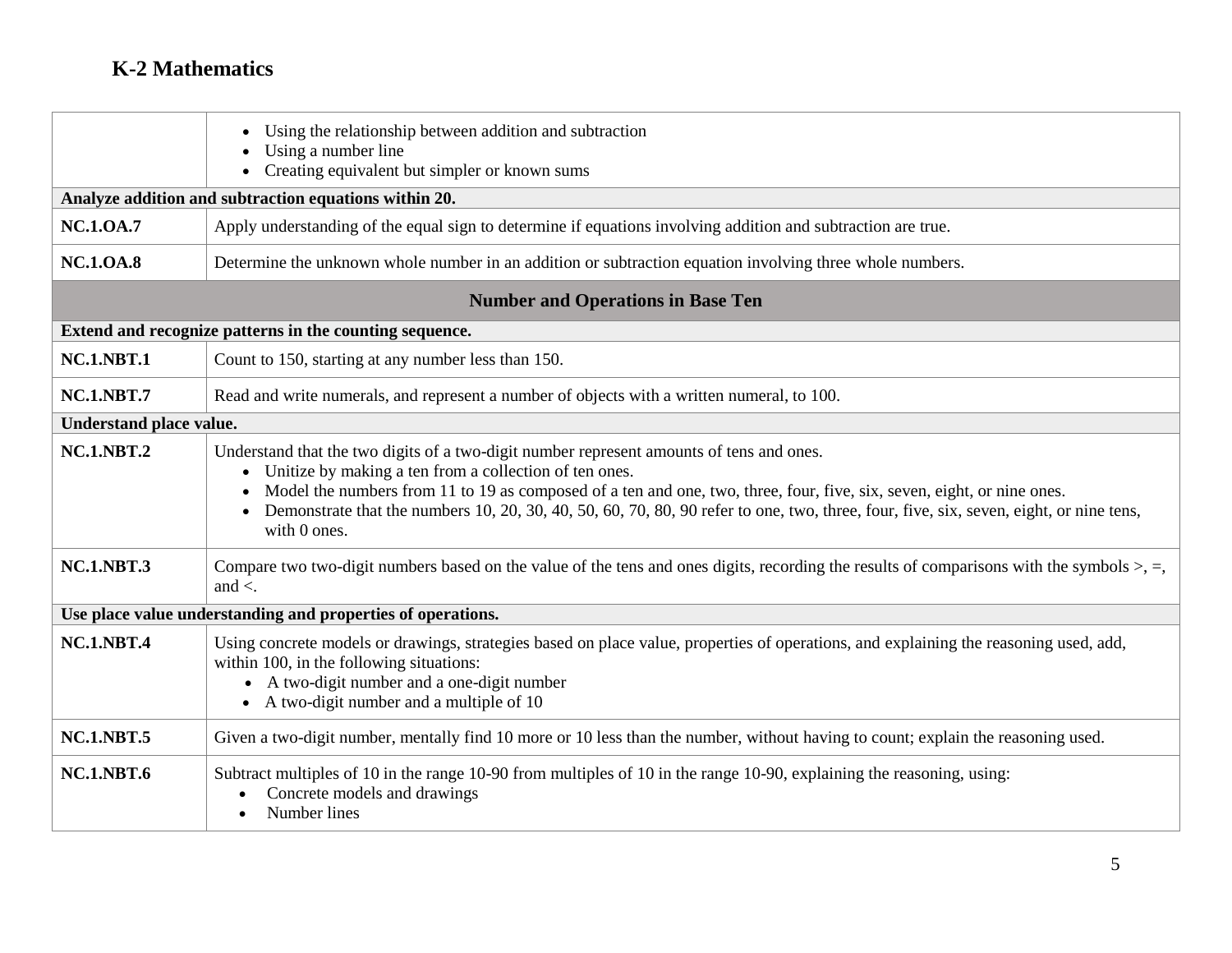|                               | Strategies based on place value<br>$\bullet$<br>Properties of operations                                                                                                                                                                                                                                                                |  |  |
|-------------------------------|-----------------------------------------------------------------------------------------------------------------------------------------------------------------------------------------------------------------------------------------------------------------------------------------------------------------------------------------|--|--|
|                               | The relationship between addition and subtraction                                                                                                                                                                                                                                                                                       |  |  |
|                               | <b>Measurement and Data</b>                                                                                                                                                                                                                                                                                                             |  |  |
| <b>Measure lengths.</b>       |                                                                                                                                                                                                                                                                                                                                         |  |  |
| <b>NC.1.MD.1</b>              | Order three objects by length; compare the lengths of two objects indirectly by using a third object.                                                                                                                                                                                                                                   |  |  |
| <b>NC.1.MD.2</b>              | Measure lengths with non-standard units.<br>• Express the length of an object as a whole number of non-standard length units.<br>• Measure by laying multiple copies of a shorter object (the length unit) end to end (iterating) with no gaps or overlaps.                                                                             |  |  |
|                               | Build understanding of time and money.                                                                                                                                                                                                                                                                                                  |  |  |
| <b>NC.1.MD.3</b>              | Tell and write time in hours and half-hours using analog and digital clocks.                                                                                                                                                                                                                                                            |  |  |
| <b>NC.1.MD.5</b>              | Identify quarters, dimes, and nickels and relate their values to pennies.                                                                                                                                                                                                                                                               |  |  |
| Represent and interpret data. |                                                                                                                                                                                                                                                                                                                                         |  |  |
| <b>NC.1.MD.4</b>              | Organize, represent, and interpret data with up to three categories.<br>Ask and answer questions about the total number of data points.<br>Ask and answer questions about how many in each category.<br>Ask and answer questions about how many more or less are in one category than in another.                                       |  |  |
| <b>Geometry</b>               |                                                                                                                                                                                                                                                                                                                                         |  |  |
|                               | Reason with shapes and their attributes.                                                                                                                                                                                                                                                                                                |  |  |
| <b>NC.1.G.1</b>               | Distinguish between defining and non-defining attributes and create shapes with defining attributes by:<br>Building and drawing triangles, rectangles, squares, trapezoids, hexagons, circles.<br>Building cubes, rectangular prisms, cones, spheres, and cylinders.                                                                    |  |  |
| <b>NC.1.G.2</b>               | Create composite shapes by:<br>• Making a two-dimensional composite shape using rectangles, squares, trapezoids, triangles, and half-circles naming the components<br>of the new shape.<br>Making a three-dimensional composite shape using cubes, rectangular prisms, cones, and cylinders, naming the components of the<br>new shape. |  |  |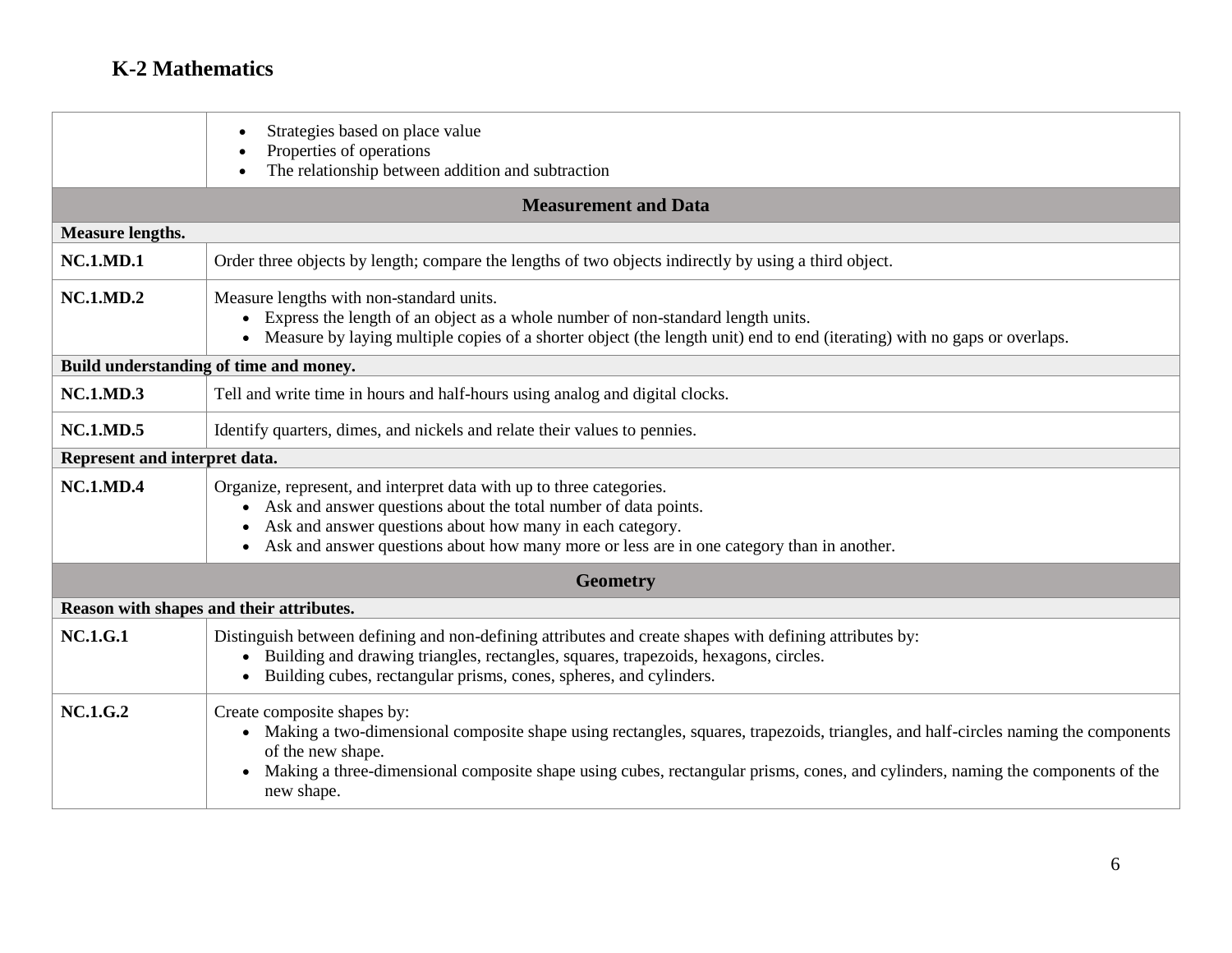| <b>NC.1.G.3</b> | Partition circles and rectangles into two and four equal shares.        |  |
|-----------------|-------------------------------------------------------------------------|--|
|                 | Describe the shares as halves and fourths, as half of and fourth of.    |  |
|                 | Describe the whole as two of, or four of the shares.                    |  |
|                 | Explain that decomposing into more equal shares creates smaller shares. |  |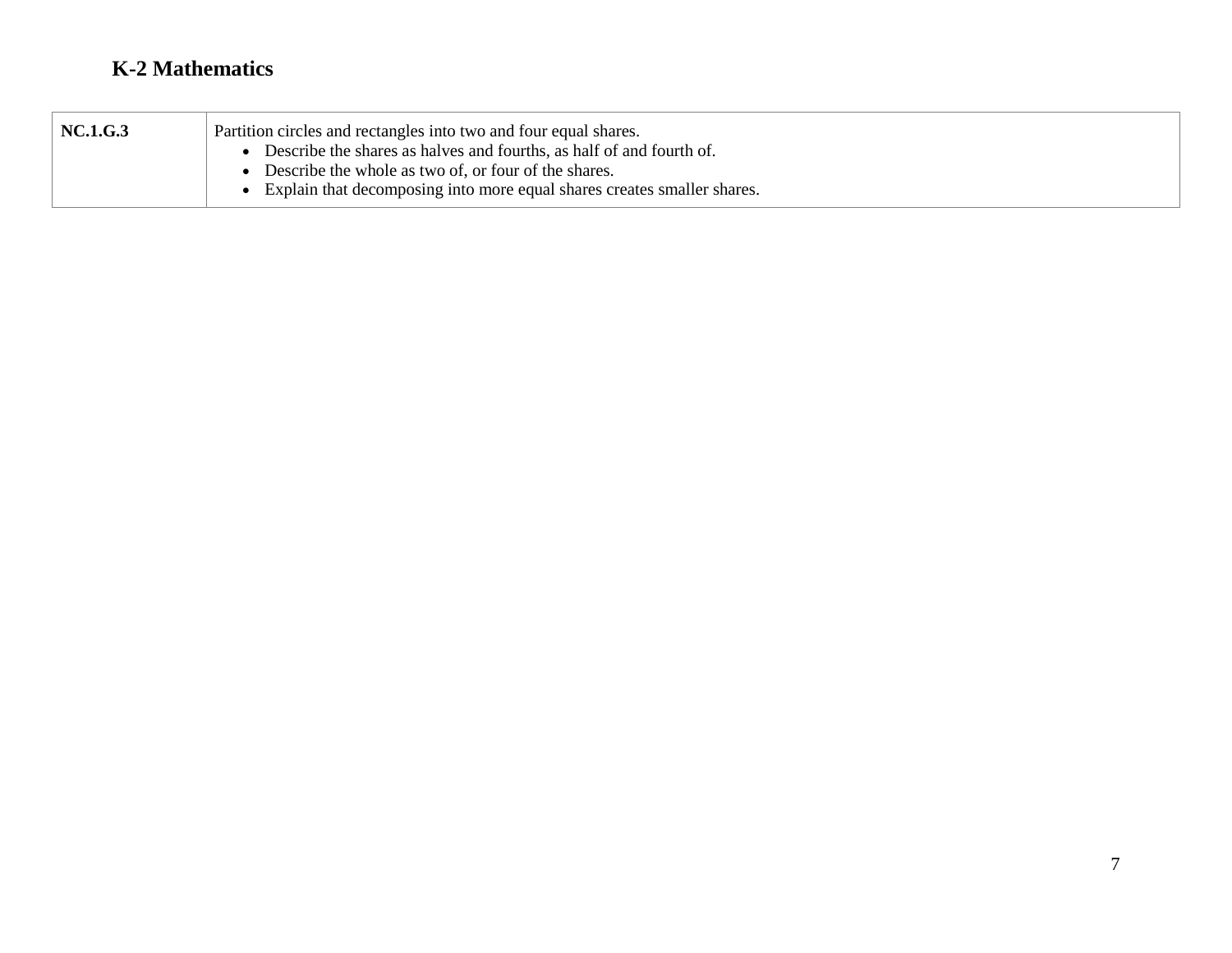

## **North Carolina Standard Course of Study Second Grade Mathematics**

#### **Standards for Mathematical Practice**

- 1. Make sense of problems and persevere in solving them.
- 2. Reason abstractly and quantitatively.
- 3. Construct viable arguments and critique the reasoning of others.
- 4. Model with mathematics.
- 5. Use appropriate tools strategically.
- 6. Attend to precision.
- 7. Look for and make use of structure.
- 8. Look for and express regularity in repeated reasoning.

| <b>Operations and Algebraic Thinking</b> |                                                                                                                                                                                                                                                                                                                                                                                                                                                                               |  |
|------------------------------------------|-------------------------------------------------------------------------------------------------------------------------------------------------------------------------------------------------------------------------------------------------------------------------------------------------------------------------------------------------------------------------------------------------------------------------------------------------------------------------------|--|
| Represent and solve problems.            |                                                                                                                                                                                                                                                                                                                                                                                                                                                                               |  |
| <b>NC.2.0A.1</b>                         | Represent and solve addition and subtraction word problems, within 100, with unknowns in all positions, by using representations and<br>equations with a symbol for the unknown number to represent the problem, when solving:<br>• One-Step problems:<br>o Add to/Take from-Start Unknown<br>o Compare-Bigger Unknown<br>o Compare-Smaller Unknown<br>Two-Step problems involving single digits:<br>o Add to/Take from- Change Unknown<br>○ Add to/Take From- Result Unknown |  |
| Add and subtract within 20.              |                                                                                                                                                                                                                                                                                                                                                                                                                                                                               |  |
| <b>NC.2.0A.2</b>                         | Demonstrate fluency with addition and subtraction, within 20, using mental strategies.                                                                                                                                                                                                                                                                                                                                                                                        |  |
| Work with equal groups.                  |                                                                                                                                                                                                                                                                                                                                                                                                                                                                               |  |
| <b>NC.2.0A.3</b>                         | Determine whether a group of objects, within 20, has an odd or even number of members by:<br>• Pairing objects, then counting them by 2s.<br>Determining whether objects can be placed into two equal groups.<br>Writing an equation to express an even number as a sum of two equal addends.                                                                                                                                                                                 |  |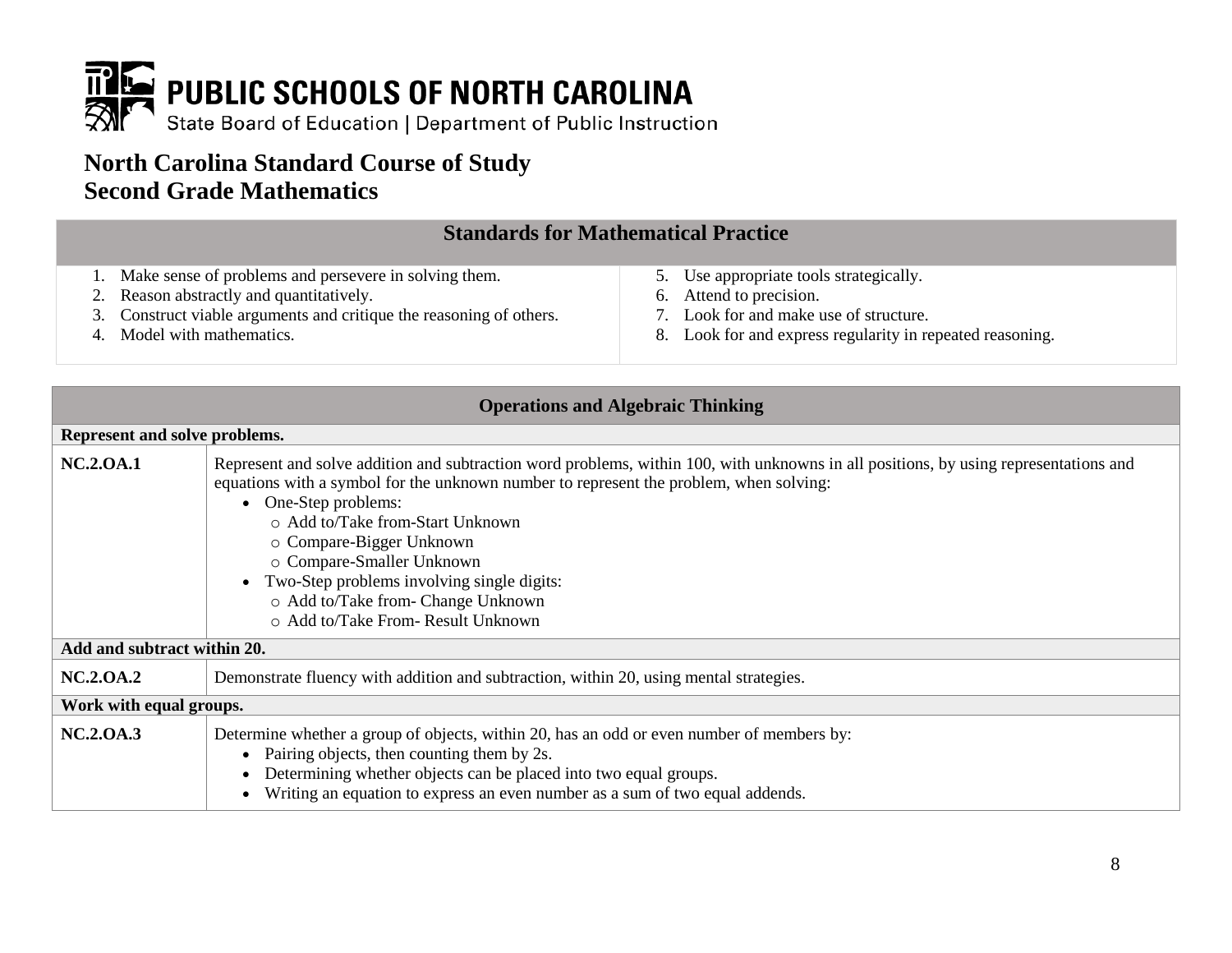| <b>NC.2.0A.4</b>  | Use addition to find the total number of objects arranged in rectangular arrays with up to 5 rows and up to 5 columns; write an equation to<br>express the total as a sum of equal addends.                                                                                                                                                                                                                                                                |  |
|-------------------|------------------------------------------------------------------------------------------------------------------------------------------------------------------------------------------------------------------------------------------------------------------------------------------------------------------------------------------------------------------------------------------------------------------------------------------------------------|--|
|                   | <b>Number and Operations in Base Ten</b>                                                                                                                                                                                                                                                                                                                                                                                                                   |  |
|                   | Understand place value.                                                                                                                                                                                                                                                                                                                                                                                                                                    |  |
| <b>NC.2.NBT.1</b> | Understand that the three digits of a three-digit number represent amounts of hundreds, tens, and ones.<br>Unitize by making a hundred from a collection of ten tens.<br>Demonstrate that the numbers 100, 200, 300, 400, 500, 600, 700, 800, 900 refer to one, two, three, four, five, six, seven, eight, or<br>nine hundreds, with 0 tens and 0 ones.<br>Compose and decompose numbers using various groupings of hundreds, tens, and ones.<br>$\bullet$ |  |
| <b>NC.2.NBT.2</b> | Count within 1,000; skip-count by 5s, 10s, and 100s.                                                                                                                                                                                                                                                                                                                                                                                                       |  |
| <b>NC.2.NBT.3</b> | Read and write numbers, within 1,000, using base-ten numerals, number names, and expanded form.                                                                                                                                                                                                                                                                                                                                                            |  |
| <b>NC.2.NBT.4</b> | Compare two three-digit numbers based on the value of the hundreds, tens, and ones digits, using $>$ , $=$ , and $\lt$ symbols to record the results<br>of comparisons.                                                                                                                                                                                                                                                                                    |  |
|                   | Use place value understanding and properties of operations.                                                                                                                                                                                                                                                                                                                                                                                                |  |
| <b>NC.2.NBT.5</b> | Demonstrate fluency with addition and subtraction, within 100, by:<br>Flexibly using strategies based on place value, properties of operations, and/or the relationship between addition and subtraction.<br>$\bullet$<br>Comparing addition and subtraction strategies, and explaining why they work.<br>Selecting an appropriate strategy in order to efficiently compute sums and differences.<br>$\bullet$                                             |  |
| <b>NC.2.NBT.6</b> | Add up to three two-digit numbers using strategies based on place value and properties of operations.                                                                                                                                                                                                                                                                                                                                                      |  |
| <b>NC.2.NBT.7</b> | Add and subtract, within 1,000, relating the strategy to a written method, using:<br>Concrete models or drawings<br>Strategies based on place value<br>Properties of operations<br>Relationship between addition and subtraction                                                                                                                                                                                                                           |  |
| <b>NC.2.NBT.8</b> | Mentally add 10 or 100 to a given number 100–900, and mentally subtract 10 or 100 from a given number 100–900.                                                                                                                                                                                                                                                                                                                                             |  |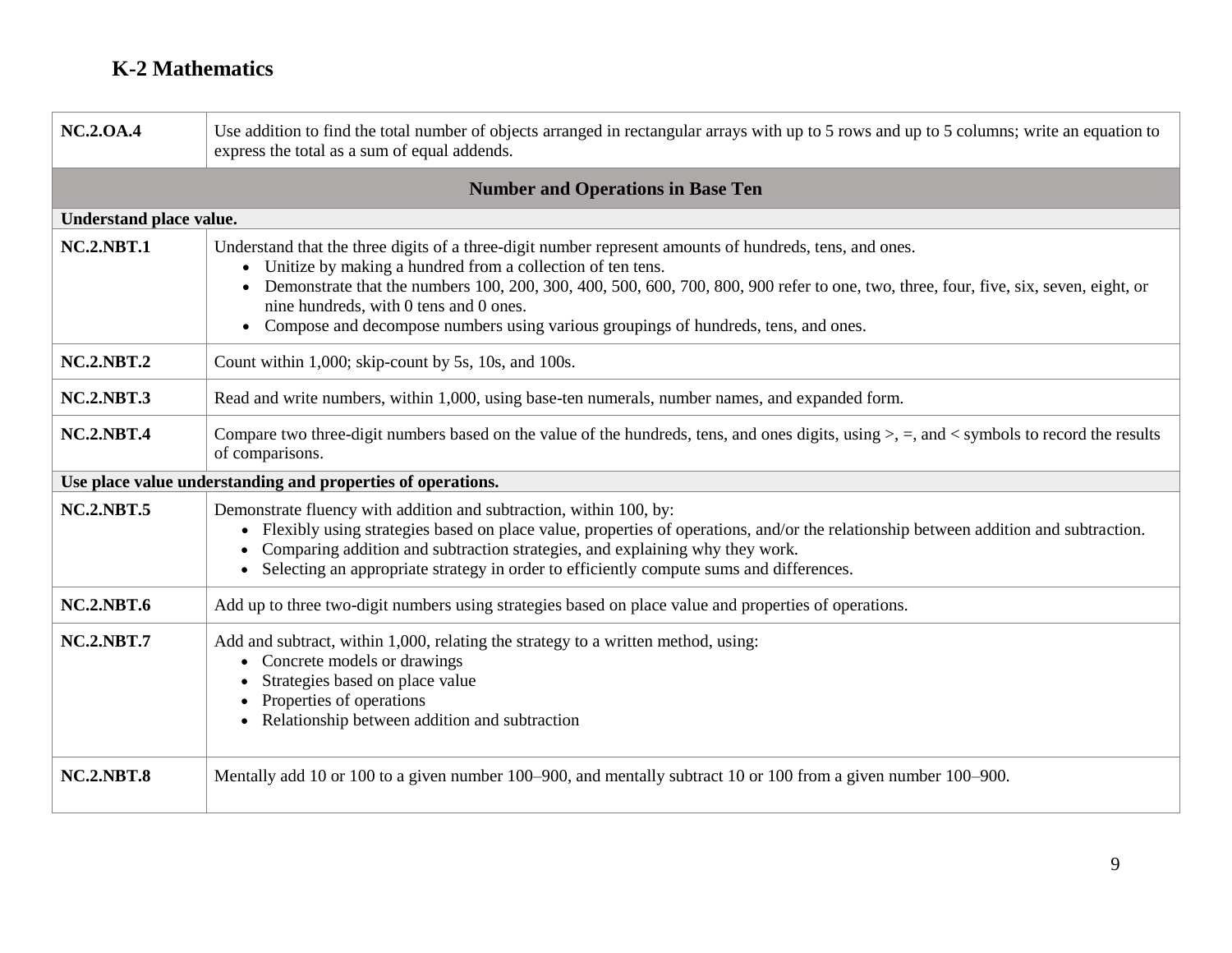| <b>Measurement and Data</b>              |                                                                                                                                                                                                                                                                                                       |  |
|------------------------------------------|-------------------------------------------------------------------------------------------------------------------------------------------------------------------------------------------------------------------------------------------------------------------------------------------------------|--|
| Measure and estimate lengths.            |                                                                                                                                                                                                                                                                                                       |  |
| <b>NC.2.MD.1</b>                         | Measure the length of an object in standard units by selecting and using appropriate tools such as rulers, yardsticks, meter sticks, and<br>measuring tapes.                                                                                                                                          |  |
| <b>NC.2.MD.2</b>                         | Measure the length of an object twice, using length units of different lengths for the two measurements; describe how the two<br>measurements relate to the size of the unit chosen.                                                                                                                  |  |
| <b>NC.2.MD.3</b>                         | Estimate lengths in using standard units of inches, feet, yards, centimeters, and meters.                                                                                                                                                                                                             |  |
| <b>NC.2.MD.4</b>                         | Measure to determine how much longer one object is than another, expressing the length difference in terms of a standard length unit.                                                                                                                                                                 |  |
|                                          | Relate addition and subtraction to length.                                                                                                                                                                                                                                                            |  |
| <b>NC.2.MD.5</b>                         | Use addition and subtraction, within 100, to solve word problems involving lengths that are given in the same units, using equations with a<br>symbol for the unknown number to represent the problem.                                                                                                |  |
| <b>NC.2.MD.6</b>                         | Represent whole numbers as lengths from 0 on a number line diagram with equally spaced points and represent whole-number sums and<br>differences, within 100, on a number line.                                                                                                                       |  |
|                                          | Build understanding of time and money.                                                                                                                                                                                                                                                                |  |
| <b>NC.2.MD.7</b>                         | Tell and write time from analog and digital clocks to the nearest five minutes, using a.m. and p.m.                                                                                                                                                                                                   |  |
| <b>NC.2.MD.8</b>                         | Solve word problems involving:<br>Quarters, dimes, nickels, and pennies within 99 $\varphi$ , using $\varphi$ symbols appropriately.<br>• Whole dollar amounts, using the \$ symbol appropriately.                                                                                                    |  |
| Represent and interpret data.            |                                                                                                                                                                                                                                                                                                       |  |
| <b>NC.2.MD.10</b>                        | Organize, represent, and interpret data with up to four categories.<br>• Draw a picture graph and a bar graph with a single-unit scale to represent a data set.<br>Solve simple put-together, take-apart, and compare problems using information presented in a picture and a bar graph.<br>$\bullet$ |  |
| <b>Geometry</b>                          |                                                                                                                                                                                                                                                                                                       |  |
| Reason with shapes and their attributes. |                                                                                                                                                                                                                                                                                                       |  |
| <b>NC.2.G.1</b>                          | Recognize and draw triangles, quadrilaterals, pentagons, and hexagons, having specified attributes; recognize and describe attributes of<br>rectangular prisms and cubes.                                                                                                                             |  |